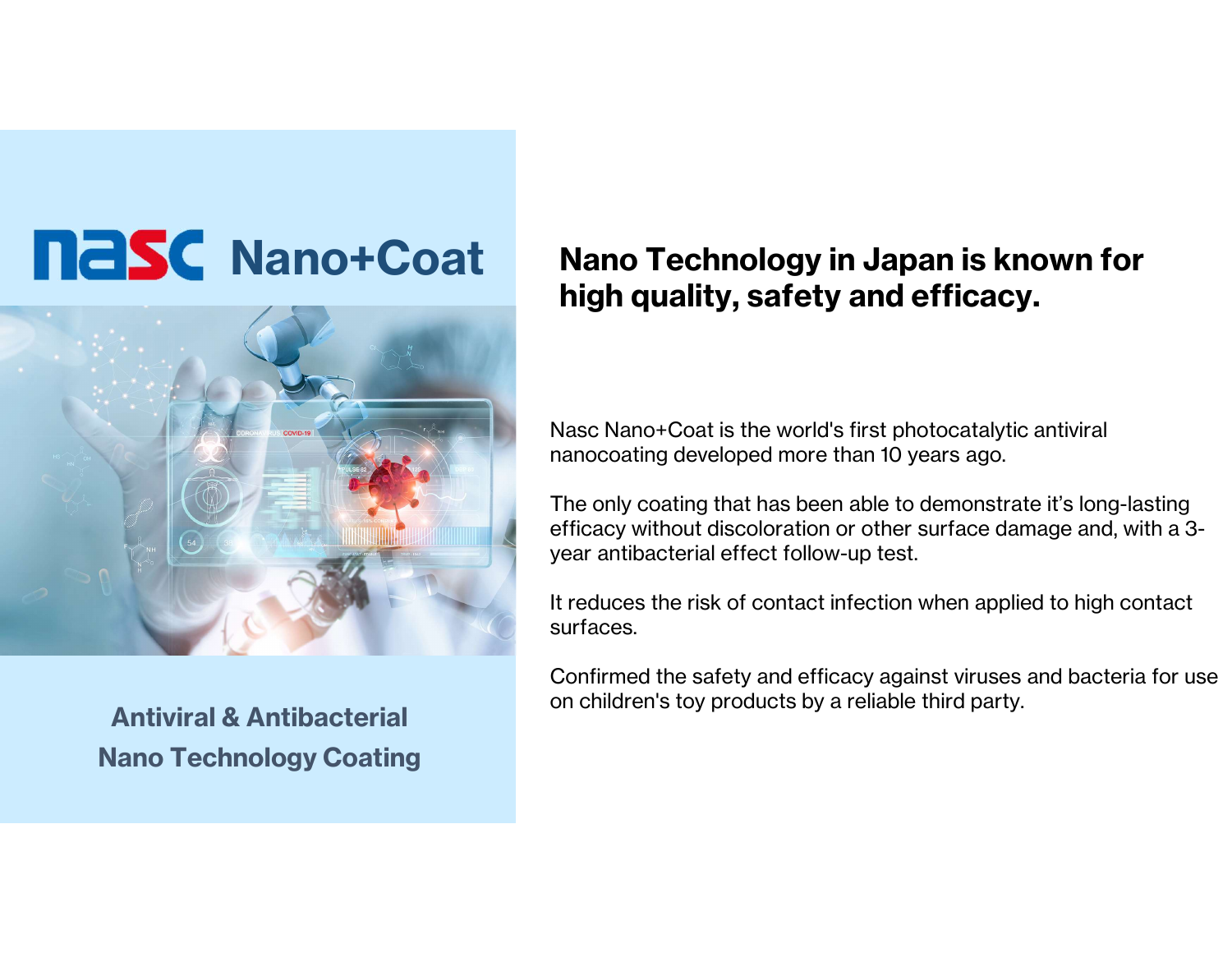## Advantages of Nasc Nano+Coat Working to protect surfaces

Long-lasting effect due to adhesion and catalytic mechanism by unique film forming technology Long-lasting effect due to adhesion and<br>catalytic mechanism by unique film forming<br>technology<br>Photocatalyst – works indoors, using visible<br>light such as LED or Fluorescent lighting.<br>Works in Low light and in the dark condi

light such as LED or Fluorescent lighting. Works in Low light and in the dark conditions.

Inorganic compounds so there is no technology<br>Photocatalyst – works indoors, using vis<br>light such as LED or Fluorescent lighting<br>Works in Low light and in the dark condi<br>Inorganic compounds so there is no<br>discoloration of surfaces over time.<br>Transparent and Photocatalyst – works indoors, using visible<br>light such as LED or Fluorescent lighting.<br>Works in Low light and in the dark conditions.<br>Inorganic compounds so there is no<br>discoloration of surfaces over time.<br>Transparent and the look of surfaces. Sight such as EED of Thorescent lighting.<br>Works in Low light and in the dark conditions.<br>Inorganic compounds so there is no<br>discoloration of surfaces over time.<br>Transparent and Odorless – Does not change<br>the look of surfac

or bacterial structures.

Patented Technology

A combination of various functional inorganic metal single nanoparticles (particles of 10 nanometer or less) are sprayed as a nano coating, generating active oxygen when exposed to light.

This oxidation inactivates viruses and bacteria. The hydrophilicity and antistatic effect of the nanosized barrier keeps the coated surfaces clean by repelling viruses, bacteria and dust for a long lasting **The Mathematical Structure** Antiviral/Antibacterial effect.